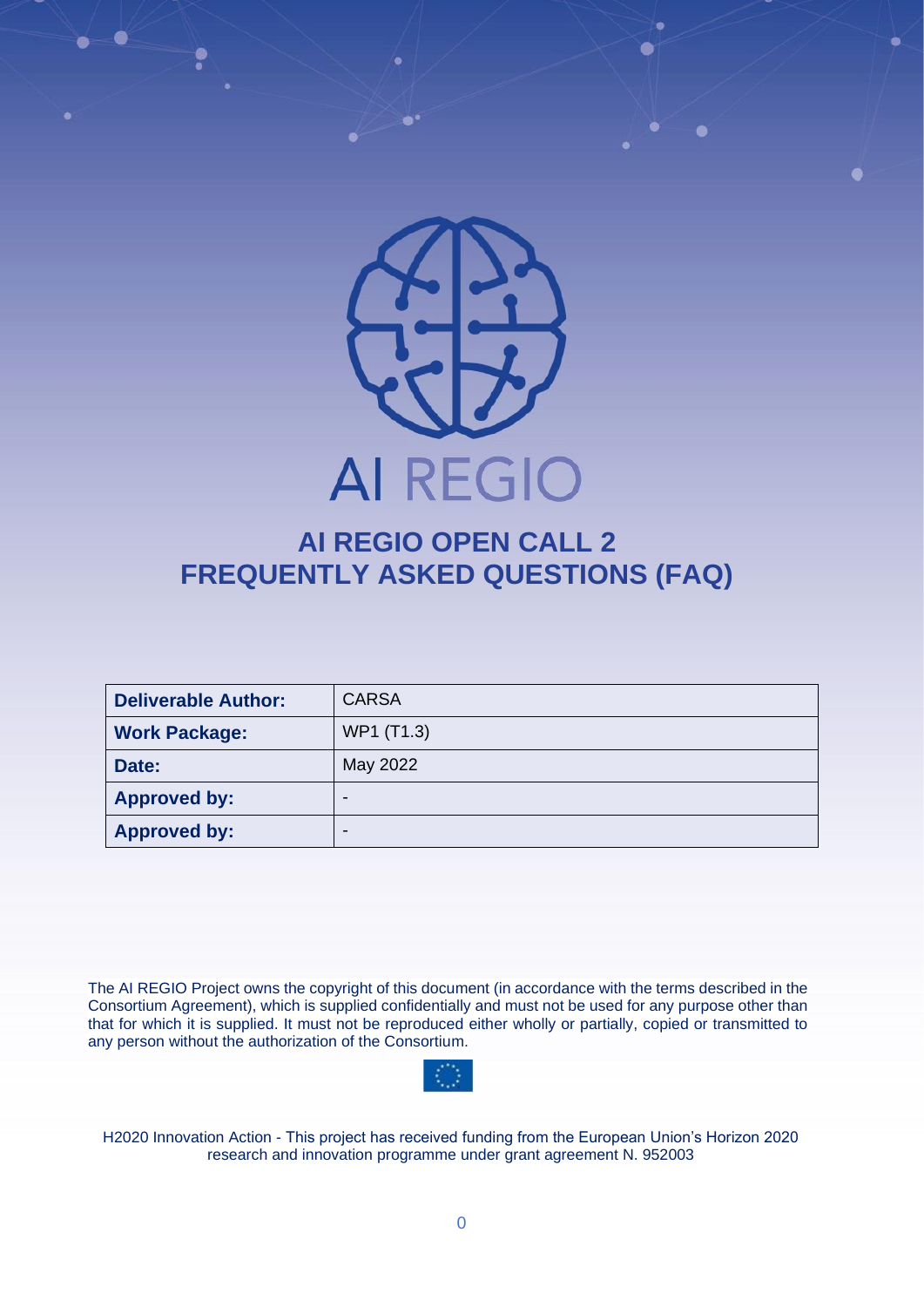



## **Contents**

| 1 |                  |                                                                                           |  |  |
|---|------------------|-------------------------------------------------------------------------------------------|--|--|
| 2 |                  |                                                                                           |  |  |
|   | 2.1              |                                                                                           |  |  |
| 3 |                  |                                                                                           |  |  |
|   | 3.1              |                                                                                           |  |  |
|   | 3.2 <sub>2</sub> | Can SMEs from regions that are members of the Vanguard Initiative apply to the Open       |  |  |
|   | 3.3              | Which regions in particular are considered "underrepresented" regions?3                   |  |  |
|   | 3.4              |                                                                                           |  |  |
|   | 3.5              |                                                                                           |  |  |
|   | 3.6              |                                                                                           |  |  |
|   | 3.7              |                                                                                           |  |  |
|   | 3.8              | We are not sure that we can participate because of the 100K Euros per third parties limit |  |  |
|   | 3.9              |                                                                                           |  |  |
|   |                  |                                                                                           |  |  |

### **Revision History**

| Date (dd.mm.yyyy) | <b>Version</b> | <b>Author</b> | <b>Comments</b>           |
|-------------------|----------------|---------------|---------------------------|
| 02.05.2022        | 1.0            | <b>CARSA</b>  | FAQ version 1.0 completed |
|                   |                |               |                           |
|                   |                |               |                           |
|                   |                |               |                           |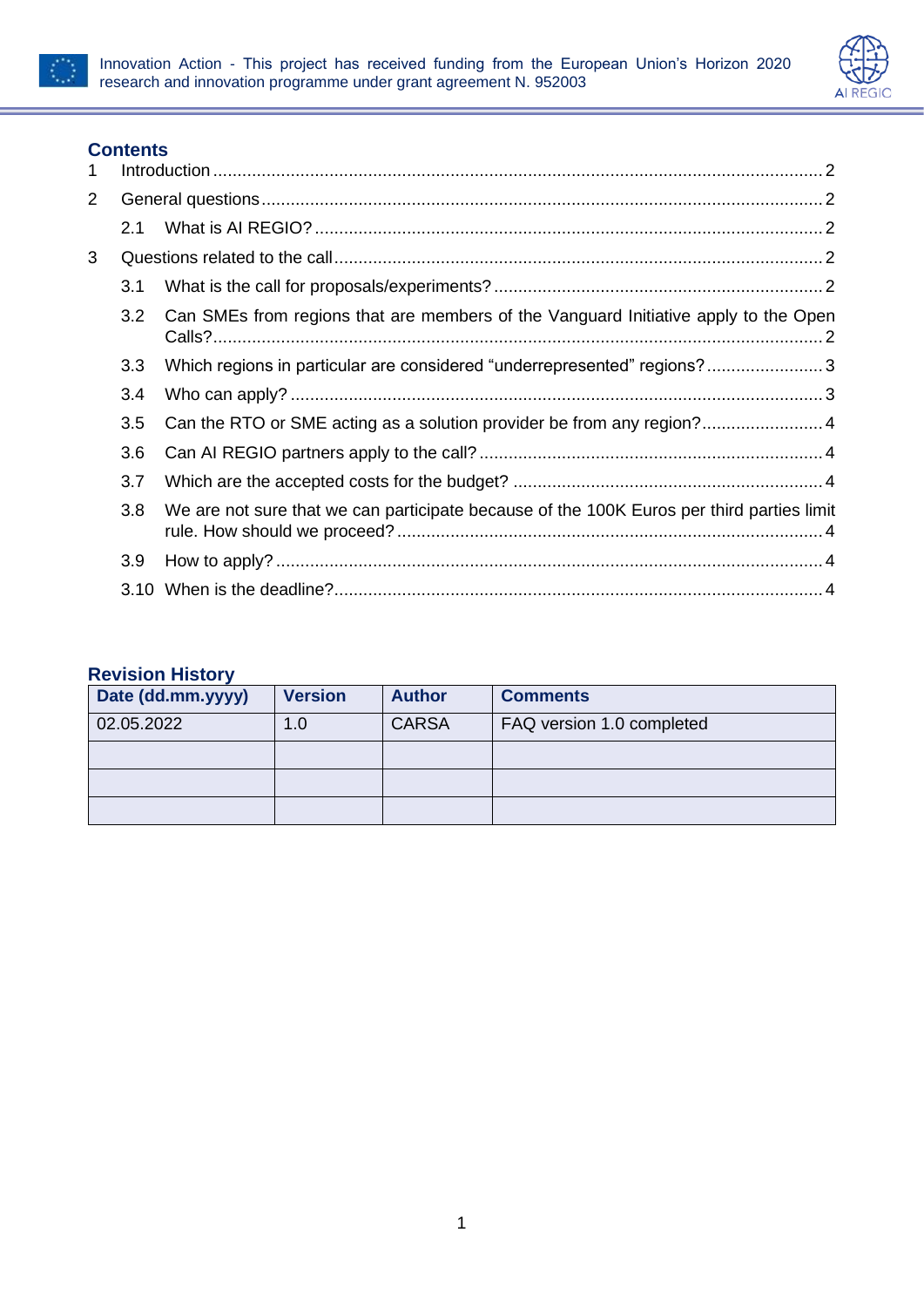



## <span id="page-2-0"></span>1 Introduction

The present document provides a list of Frequently Asked Questions (FAQs) and answers related to the AI REGIO Open Call 1. The list of questions is preliminary and the document will be continuously updated in the course of the process.

More information on the Call for Proposals can be found in the Guide for Applicants available on the AI REGIO webpage [\(https://www.airegio-project.eu/open-calls\)](https://www.airegio-project.eu/open-calls).

## <span id="page-2-1"></span>2 General questions

## <span id="page-2-2"></span>2.1 What is AI REGIO?

AI REGIO is a European project, precisely an Innovation Action, supported by the European Commission through the ICT Innovation for Manufacturing SMEs (I4MS) initiative. AI REGIO aims to consolidate the collaboration in the pan-European network of Digital Innovation Hubs (DIHs) by enhancing the offering of regional DIHs to manufacturing SMEs on three levels: policy impact, technological impact and business impact.

Through two open calls, the project will support a total of 16 experiments. The 1<sup>st</sup> open call for experiments will support up to 8 SME-driven experiments.

## <span id="page-2-3"></span>3 Questions related to the call

### <span id="page-2-4"></span>3.1 What is the call for proposals/experiments?

The objective for the second open call of AI REGIO project is to select up to 17 **SME-driven experiments:**

- **10 Type A experiments:** Single participant (SME) projects, applicable to TOPIC-1 and TOPIC-2
- **7 Type B experiments:** Mini-consortia (SME + DIH + optional third partner), applicable to TOPIC-1, TOPIC-2 and TOPIC-3 (all the TOPICS)

These experiments will complement AI REGIO in the extension of the current portfolio of "AI for Manufacturing" solutions; extending the domains of the AI REGIO Champions<sup>1</sup>; and benefiting directly SMEs in underrepresented regions, with the perspective to join VANGUARD Initiative<sup>2</sup>.

#### <span id="page-2-5"></span>3.2 Can SMEs from regions that are members of the Vanguard Initiative apply to the Open Calls?

Yes, SMEs from the Vanguard Initiative regions can apply to the Open Calls, as well as SMEs outside of these regions.

<sup>1</sup> Experiments conducted along the whole duration of the project and strongly linked to DIHs and the regional smart specialization **strategies** 

Vanguard Initiative: <https://www.s3vanguardinitiative.eu/>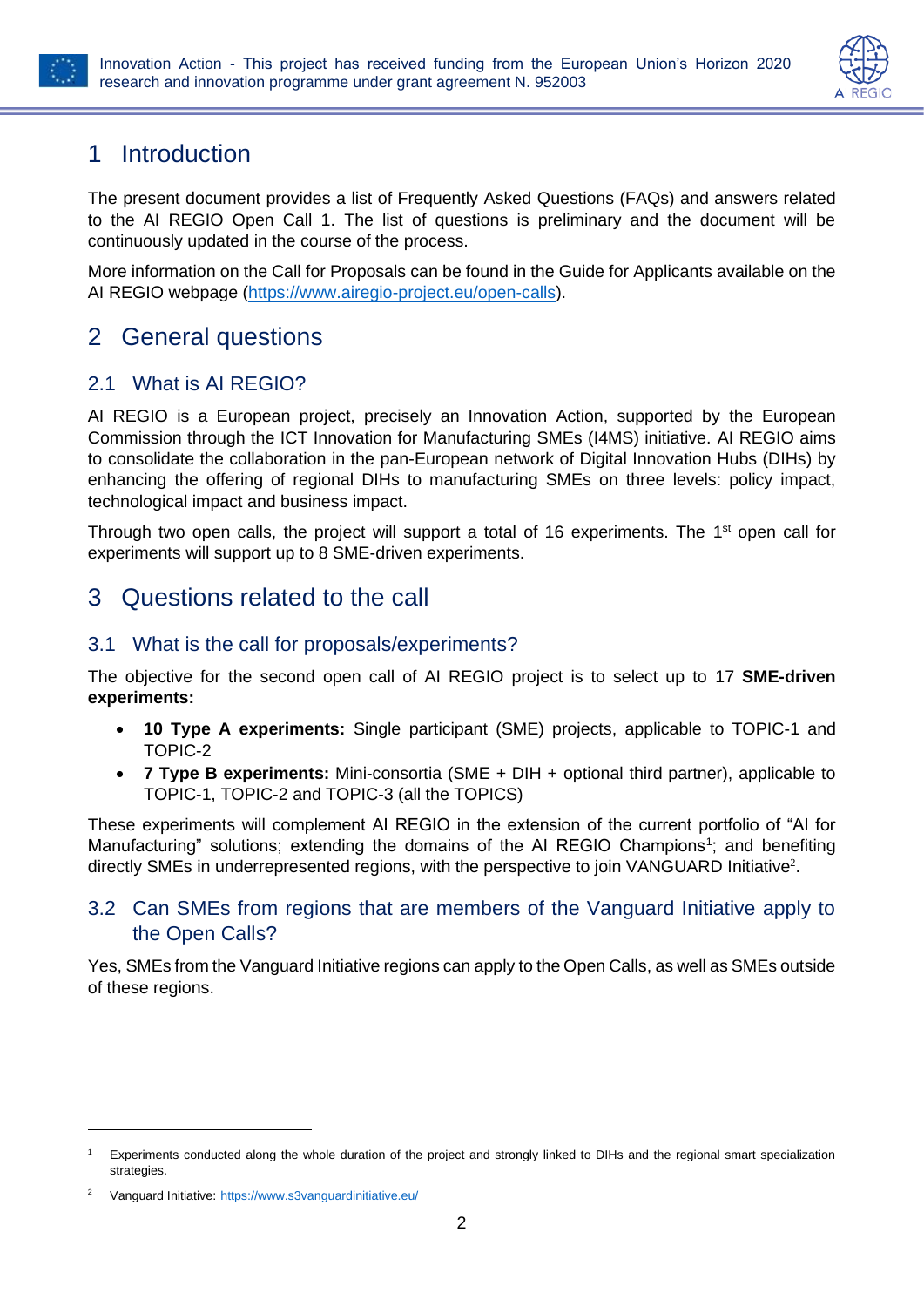

## <span id="page-3-0"></span>3.3 Which regions in particular are considered "underrepresented" regions?

Proposals extending the initial AI REGIO ecosystem (which includes 13 vanguard regions) will be positively considered, especially when including other Vanguard Initiative regions<sup>3</sup>, namely underrepresented regions.

### <span id="page-3-1"></span>3.4 Who can apply?

The AI-REGIO open call is addressed to **digital and/or manufacturing SMEs**, alone or associated in mini-consortia with Digital Innovation Hub (DIHs) and, eligible for Horizon 2020. Only one proposal will be accepted by each SME.

Therefore, two possibilities are considered:

| <b>TYPE A</b><br><b>INDIVIDUAL</b><br><b>PROPOSAL</b>       | Proposal presented by a single organisation; namely an<br>SME.                                                                                                                                                         |  |
|-------------------------------------------------------------|------------------------------------------------------------------------------------------------------------------------------------------------------------------------------------------------------------------------|--|
| <b>TYPE BI</b><br><b>MINI CONSORTIUM</b><br><b>PROPOSAL</b> | Proposal presented by Mini-consortia composed of:<br>• 1 manufacturing SME, as the leader of the consortium;<br>• 1 DIH, as reported in the DIH catalogue;<br>• ICT solution provider or technological RTO (optional). |  |

Find bellow a formal definition of the eligible categories:

**SMEs:** digital and/or manufacturing SMEs, as defined in the European Commission recommendation 2003/361/EC<sup>4</sup>, as published in the Official Journal of the European Union L 124, p. 36 of 20 May 2003.

"The category of micro, small and medium-sized enterprises (SMEs) is made up of enterprises which employ fewer than 250 persons and which have an annual turnover not exceeding EUR 50 million, and/or an annual balance sheet total not exceeding EUR 43 million." Extract of Article 2 of the annex to Recommendation 2003/361/EC.

**DIHs:** following the description by the European Commission website: "DIHs are one-stop shops that help companies become more competitive with regard to their business/production processes, products or services using digital technologies. DIHs provide access to technical expertise and experimentation, so that companies can "test before invest". They also provide innovation services, such as financing advice, training and skills development that are needed for a successful digital transformation"<sup>5</sup> . Participating DIHs in this open call **must be registered in the DIH catalogue** and should mention "manufacture" in one of their smart specialization categories.

**ICT solution provider/RTO:** An ICT solution provider, which can be either an SME or a large enterprise, or a technological RTO can be included in the mini-consortium.

<sup>3</sup> Vanguard initiative regions[: https://www.s3vanguardinitiative.eu/members](https://www.s3vanguardinitiative.eu/members)

<sup>4</sup> Source: <https://eur-lex.europa.eu/legal-content/EN/TXT/?uri=CELEX:32003H0361>

<sup>5</sup> Source:<https://digital-strategy.ec.europa.eu/en/activities/edihs>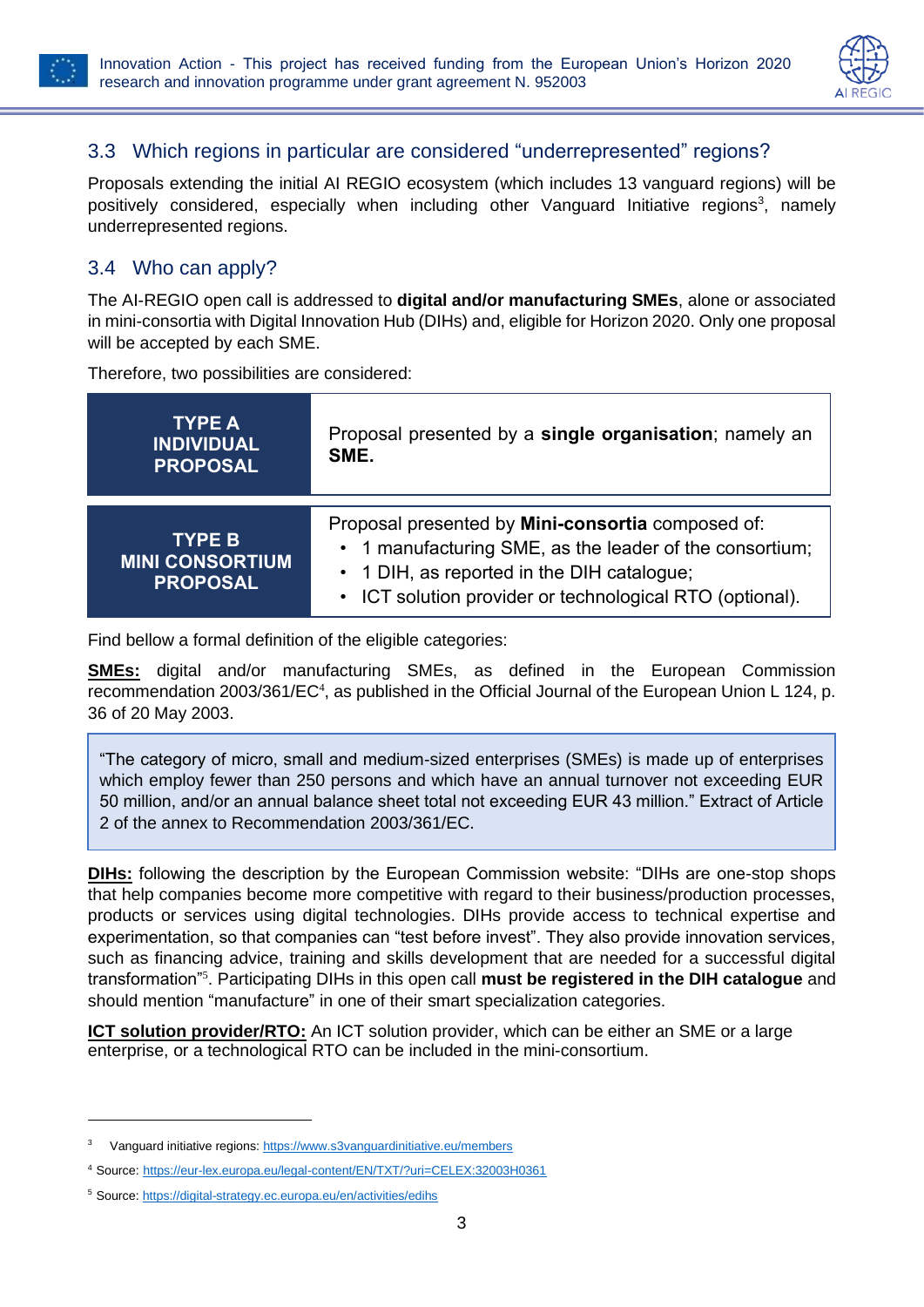



## <span id="page-4-0"></span>3.5 Can the RTO or SME acting as a solution provider be from any region?

Yes, the solution provider can be from any region.

### <span id="page-4-1"></span>3.6 Can AI REGIO partners apply to the call?

AI REGIO partners are not eligible as members of the mini-consortium. The application will be disqualified.

#### <span id="page-4-2"></span>3.7 Which are the accepted costs for the budget?

All kind of costs are accepted as long as they are required for the execution of the pilot experiment and the development of the deliverables. The budget requested has to be presented and described in the proposal.

#### <span id="page-4-3"></span>3.8 We are not sure that we can participate because of the 100K Euros per third parties limit rule. How should we proceed?

All third parties have a maximum limit of EUR 100.000,00 to be received as Financial Support to third Parties (FSTP) in Smart Anything Everywhere (SAE) and ICT innovation for Manufacturing SMEs (I4MS) initiatives. Regardless, you may participate in the call, keeping in mind that if selected, the AI REGIO Project Officer will take this into consideration, and you will be eligible to receive the corresponding amount that ensures your organisation does not surpass this limit.

#### <span id="page-4-4"></span>3.9 How to apply?

The proposals are submitted digitally, by the SME, in a single-stage through the Evaluation Management System (EMS). Proposals prepared according to the instructions provided, shall be submitted electronically through the EMS platform. Applicants should follow the steps starting from the AI REGIO EMS website [\(https://airegio.ems-carsa.com/login\)](https://airegio.ems-carsa.com/login).

#### <span id="page-4-5"></span>3.10 When is the deadline?

The call's deadline is on 29/07/2022 at 12h00 (CET).

The key dates of the open call are as follows:

| <b>Activity</b>                 | <b>Dates</b>           |
|---------------------------------|------------------------|
| Call opening                    | 02/05/2022             |
| Call closing                    | 29/07/2022 - 12:00 CET |
| Assignation of evaluators       | 22/08/2022-12/09/2022  |
| Evaluation of proposals         | 19/09/2022-21/10/2022  |
| Communication of results        | 24/10/2022-26/10/2022  |
| Sub-grant Agreements            | 27/10/2022-18/11/2022  |
| <b>Execution of experiments</b> | 21/11/2022-14/07/2023  |